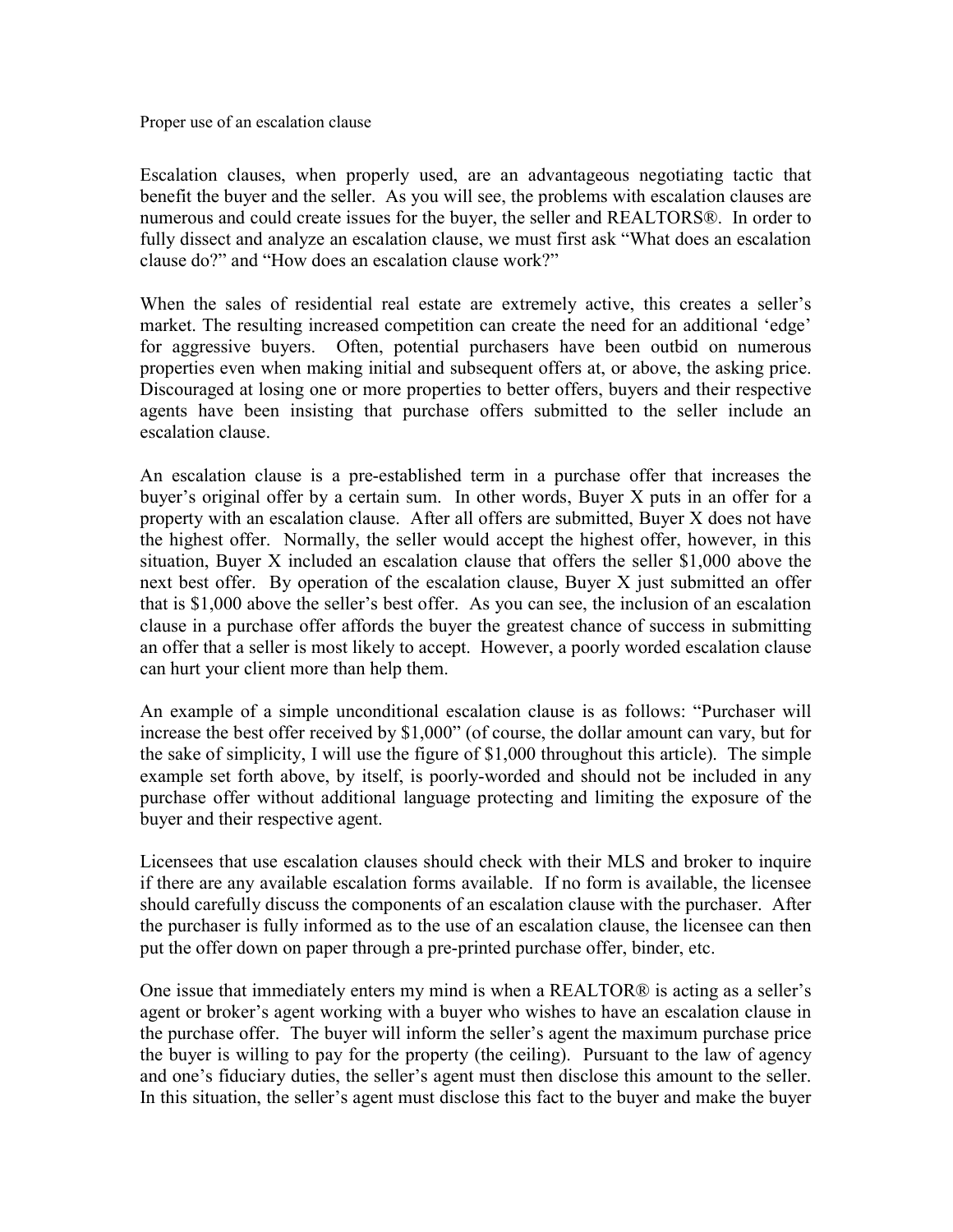aware that the seller will know the buyer's ceiling. For properties where multiple offers are made, this may not be an issue, but for properties where there are not multiple offers made or the buyer that includes an escalation clause submits the highest purchase offer, the seller holds a significant advantage.

Suppose Buyer X submits a purchase offer with an escalation clause that contains a ceiling of \$400,000. The buyer's initial offer is for \$375,000. The seller has the opportunity to reject the buyer's offer and make a counter offer for an amount up to the buyers ceiling. Since the seller already knows how much the buyer is willing to spend and the buyer is obviously interested in purchasing the property, the seller has a strategic negotiating advantage. This is why it is important to only include an escalation clause in a purchase offer when it is more than likely that a property will get multiple competitive offers. It is also important when not acting as a buyer's agent to fully inform the buyer that you are not acting in their best interest and nothing they tell you, including their 'ceiling', is confidential and you must disclose such information to the seller.

Along the same lines, the buyer must be fully aware that it is entirely possible that the monetary limit set for the ceiling may turn out to be the buyer's offer. It is foreseeable that a buyer will set a ceiling well above what is financially feasible down the road. Knowing the buyer's finances upfront will help you to set a realistic ceiling with the buyer. So now that you have the offer completed with an escalation clause, you must wait to see if the escalation clause is triggered.

For a listing agent, the best course of action when an escalation clause is triggered is to treat it the same as a counter offer from the seller (unless the form you are using provides otherwise). The seller should present the counter offer to the buyer for the new purchase price based on the escalation clause. The buyer would then accept the counter offer and re-execute the purchase offer with the new purchase price dated and initialed. However, all this could be avoided with the inclusion of an escalation clause addendum that takes all these items into consideration. Therefore, if a properly-drafted escalation clause is attached to the purchase offer as an addendum, signature lines should be included for the seller to execute the counter offer pursuant to the escalated purchase price and for the buyer to accept the counter offer pursuant to the escalation clause.

One issue that occurs from time to time is when buyers are overpaying for property. While this appears to be a windfall for the seller, the buyer may in fact be left out in the cold for many reasons. First and foremost, if the buyer is planning on financing the property, an appraisal will most likely need to be completed for the lender. Many properties have been appraised for less than the amount listed in the purchase offer. In certain instances, it is nearly impossible for the buyer to get the proper amount of financing because the lender is basing the loan on the appraised value of the property, not the actual purchase price. Sometimes, the only way around this issue is that the buyers have to make a down payment of more than they originally planned. Furthermore, since the increased down payment is being credited towards the amount between the appraised value and the purchase price, the buyer may now be required to pay Private Mortgage Insurance (PMI) on the loan, another added monthly expense.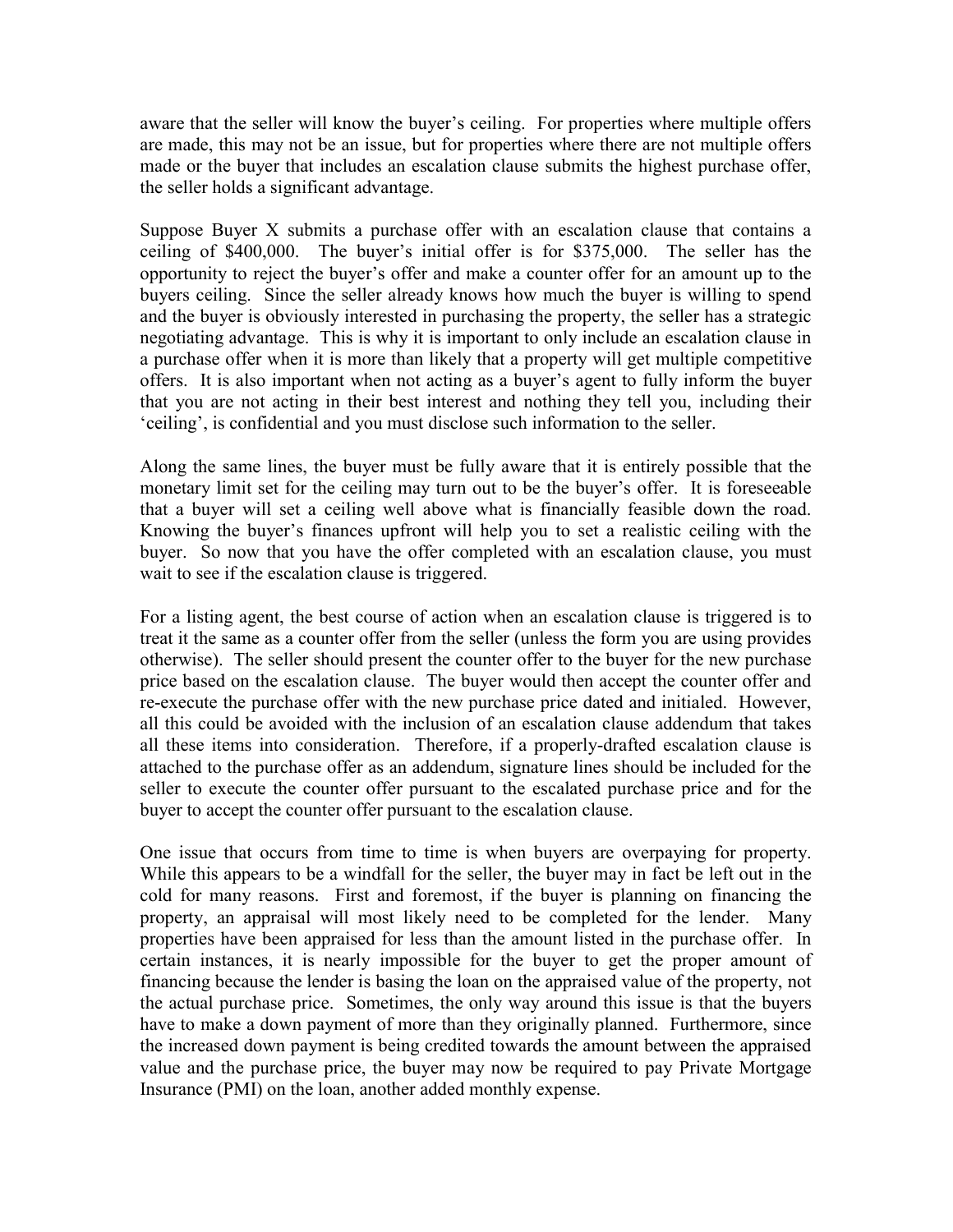Another issue with escalation clauses is that a buyer is sometimes under the impression they are "guaranteed" to submit the highest purchase price and therefore the seller will accept their offer. This is not always the case. Numerous factors come into consideration when a seller accepts a purchase offer. For instance, a buyer with an escalation clause could have one or more contingencies included in their purchase offer and another buyer who is offering a lower purchase offer could have no contingencies or paying cash. In some instances, a seller does not want to address contingencies if there is a higher probability that a closing will occur with little or no difficulty.

Now that we have the do's and don'ts of dealing with escalation clauses addressed, we must go forward and discuss how a proper escalation clause should be drafted. An escalation clause is not as easy to draft as one would imagine. The original example that was utilized in the onset of this article, "Purchaser will increase the best offer received by the seller by \$1,000", is not the proper way to draft an escalation clause. There are many factors to take into consideration when including an escalation clause in a purchase offer. The most important rule of drafting a proper escalation clause is to include a ceiling. Imagine the following scenario: Buyer X submits a purchase offer for 123 Maple Lane with an escalation clause of \$1,000 above the next best offer. Buyer Z does the same. Without a ceiling included in the purchase offer, the two competing escalation clauses would continue to "one up" the other increasing the purchase price into perpetuity. While that scenario would be great for the seller, the buyers would not be so happy. If this were to occur, the seller would most likely instruct the listing agent to go back to Buyer X and Buyer Z and ask them to submit a new purchase offer under whatever multiple offer scenario the seller chooses. This is not the most efficient use of time for any party in the transaction and may frustrate the seller. If the purchase offers were submitted with a ceiling, this issue would not have occurred. A ceiling would put a cap on the amount of the offer once the escalation clause was triggered. Normally the amount of the ceiling is only disclosed to the buyer's agent and not made available to the listing agent until the escalation clause is triggered. Then, the buyer's agent will tell the listing agent whether the triggered escalation is below the ceiling. The following is an example of an escalation clause scenario with a ceiling: Buyer X has a ceiling of \$325,000 and Buyer Z has a ceiling of \$330,000, Buyer Z would have the highest offer of \$326,000 (Buyer X had the next highest bid at \$325,000 and Buyer Z's escalation clause was for \$1,000 increments, therefore, \$326,000). Of course, there are downfalls to the inclusion of a ceiling.

A properly-drafted escalation clause should contain language specifically addressing the following: an incremental monetary amount used to increase the purchase offer; a ceiling on the amount of the escalated offer; as well as a requirement that if the escalation clause is triggered, the seller must disclose the amounts of the other offers to the buyer, or at least the next best offer. It is suggested that the escalation clause be included as an addendum to the purchase offer in clear concise language rather than being added into a space in that is intentionally left blank for other items and/or contingencies. However, the most important thing to remember when drafting the escalation clause is whether the seller and purchaser can actually settle under the terms of the purchase offer.